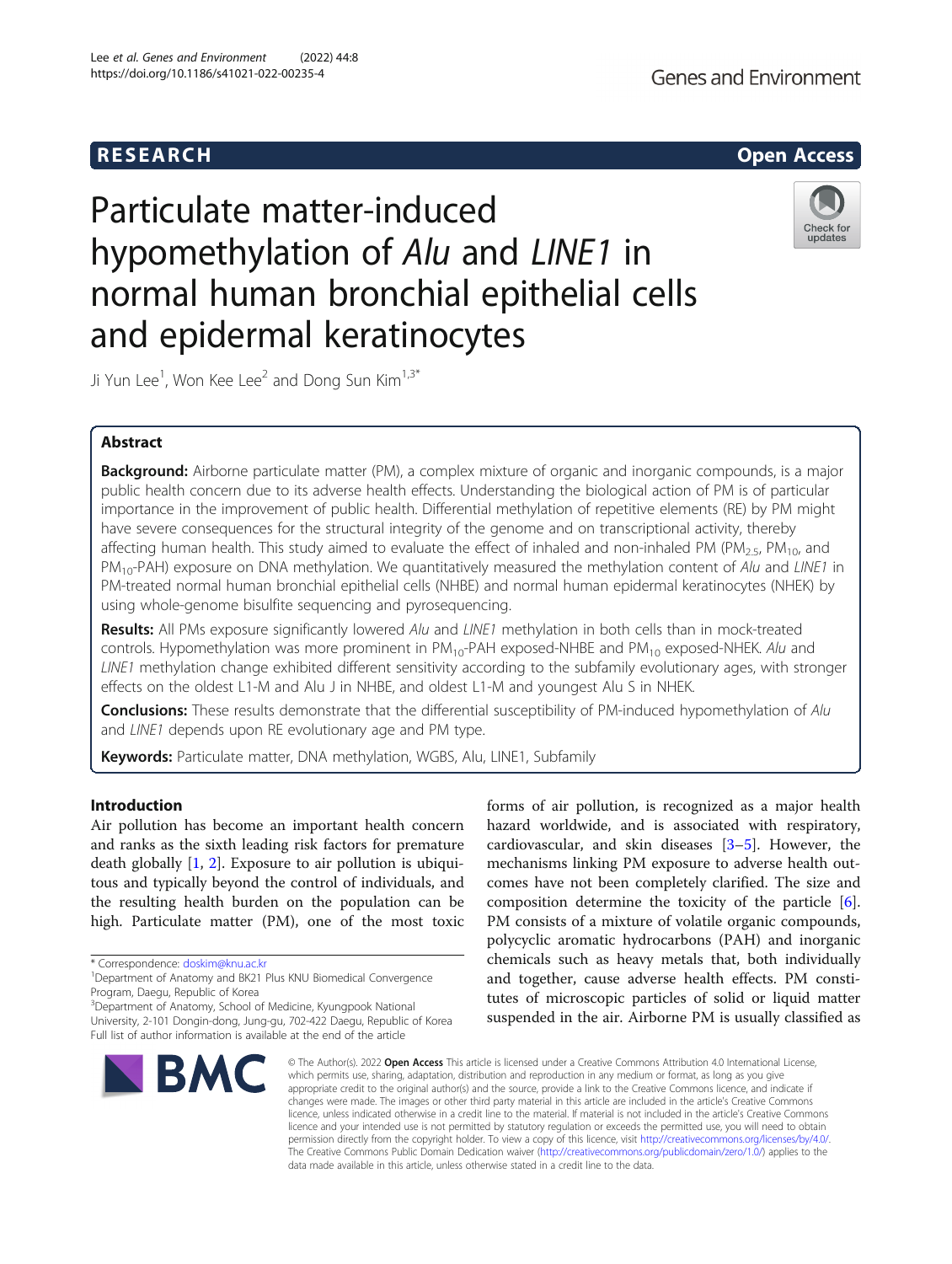coarse PM<sub>10</sub> (<10 mm) and fine PM<sub>2.5</sub> (<2.5 mm), depending on the aerodynamic diameter of the particles.  $PM_{10}$  is composed of inhalable particles from dusts, industrial emissions, and traffic emissions.  $PM_{2.5}$  is primarily composed of organic carbon compounds, nitrates, and sulfates. Understanding the biological action of PM is of particular importance in improvement of public health.

Alterations in DNA methylation are associated with various health outcomes, representing an interface between the environment and human disease [\[7](#page-6-0)]. Emerging data indicate that PM exposure modulates DNA methylation, a major genomic mechanism of gene expression control, and that these changes might in turn influence inflammation, disease development, and exacerbation risk [\[8](#page-6-0)]. However, whether such effects are targeted to specific sites or scattered across the genome globally remain challenging. Alu and long interspersed nucleotide element  $1$  (LINE1, L1) are significant components of repetitive transposable DNA elements, constituting approximately 17% and 11% of the human genome, respectively [\[9\]](#page-6-0), representing as a surrogate marker for genome-wide global methylation levels. Interestingly, transposable repeats are considered as a responser to environmental stressors [[10,](#page-6-0) [11\]](#page-6-0) and their reactivation through hypomethylation can increase genome instability, reactivate lowly expressed genes, or disrupted gene function, thereby potentially contributing to disease-related pathological consequences [\[12](#page-6-0), [13](#page-6-0)] and provide promising candidate biomarkers for human disease including cancer [[14\]](#page-6-0). Unfortunately, PM-induced DNA methylation of repetitive elements (RE) reported in most previous studies is measured in blood cells, representing overall results from the body organs [[15](#page-6-0)– [18\]](#page-6-0). However, methylation in skin and lung, major targets of air pollution, has not been well studied. In the present study, we treated the normal human bronchial epithelial cells (NHBE) and normal human epidermal keratinocytes (NHEK) with inhaled and non-inhaled PM  $(PM_{2.5}, PM_{10}, and PM_{10}-PAH)$  and then determined the changes in global DNA methylation using wholegenome bisulfite sequencing (WGBS) and pyrosequencing.

# Materials and methods

# PM preparation

PM2.5, which is a standard diesel PM (SRM1650b) issued by the National Institute of Standard and Technology (Gaithersburg, MD, USA), was bought from Sigma-Aldrich (St. Louis, MO, USA). It was dissolved in dimethyl sulfoxide (DMSO) at 50-mg/ml concentration.  $PM_{10}$ -like fine dusts (ERM-CZ100 and ERM-CZ120), which are issued by the European Reference Materials (ERM, Belgium), were brought from Sigma-Aldrich. The

former ( $PM_{10}$ -PAH) includes several PAHs (benzoanthracene, benzopyrene, benzofluoranthene, and dibenzoanthracene, etc.) in ambient  $PM_{10}$ , the latter  $(PM_{10})$ contains heavy metals (arsenic, cadmium, lead, and nickel). They were suspended in phosphate buffered saline (PBS) at 5-mg/ml concentration. PM was prepared just before cell application and sonicated in an ultrasonic bath for 10 min to avoid variability in PM composition and aggregation of particles.

# Cell culture and PM treatment

NHBE and NHEK were obtained from the American Type Culture Collection (ATCC, Manassas, VA, USA). NHEK (ATCC PCS-200-011) was grown in Dermal Cell Basal Media (ATCC PCS-200-030) supplemented with Keratinocyte Growth Kit (ATCC PCS-200-040) to propagate in serum-free conditions. NHBE (ATCC PCS-300-011) was cultured in serum-free Airway Epithelial Cell Basal Media (ATCC PCS-300-030) supplemented with Bronchial Epithelial Cell Growth Kit (ATCC PCS-300-040). Both cells were grown at 50% confluency and were treated with  $PM_{2.5}$ ,  $PM_{10}$ , and  $PM_{10}$ -PAH for 3 days at a final 50-µg/ml concentration of without a medium change. Cells maintained in culture medium with vehicle (0.1% DMSO or 1% PBS) were used as untreated control groups.

# WGBS library preparation and sequencing

The cells were washed with PBS, and genomic DNA was extracted using a QIAamp DNA Mini Kit (Qiagen, Valencia, CA, USA) according to the manufacturer's instruction. The concentration and quality of the DNA were determined using an Agilent Bioanalyzer 2100 (Agilent Technologies, Santa Clara CA, USA) and agarose gel electrophoresis. DNAs were fragmented using a Bioruptor (Diagenode, Liege, Belgium) to an average size of approximately 250 bp, followed by the blunt ending, 3'-end addition of dA, and adaptor ligation (in this case of methylated adaptors to protect from bisulfite conversion). Ligated DNA was bisulfite-converted using the EZ DNA Methylation-Gold kit (Zymo Research Corp, Irvine, CA, USA). Fragments pf length 200–250 bp were excised from a 2% TAE agarose gel, purified using a QIAquick Gel Extraction Kit (Qiagen), and then amplified via PCR. Libraries were constructed from PCR products with BGI's DNA nanoball (DNB) technology. The qualified libraries were sequenced using the DNBSEQ® platform (BGI, Shenzhen, China). Base-calling was performed using the BGISEQ-500 software (v 0.3.8.1111).

# Data filtering

Data filtering was conducted using the elimination of contaminating DNA and low-quality reads. Low-quality reads include three types and the reading that accord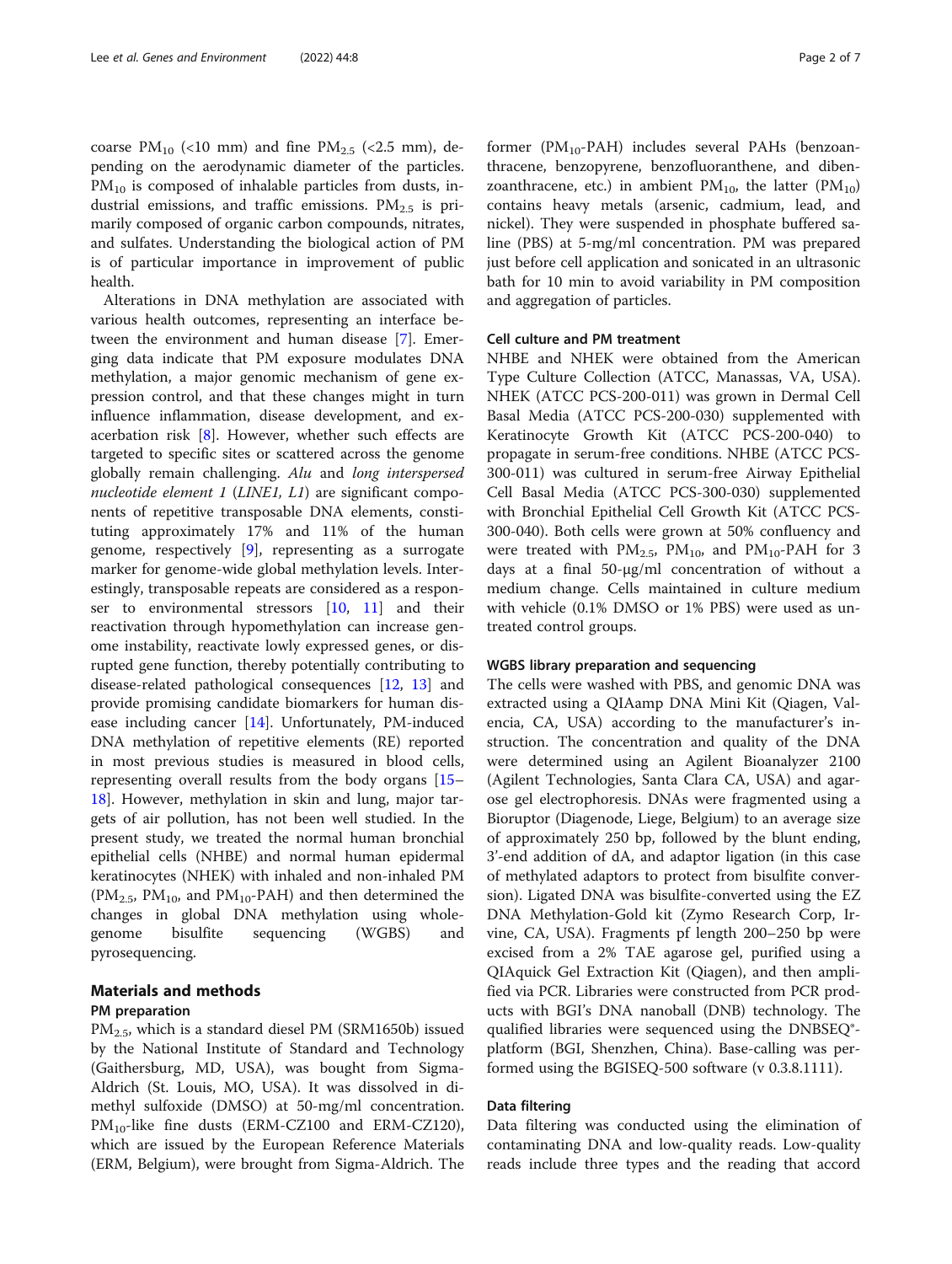with one of them will be removed: (1) contain adaptor sequence; (2) N-base number  $>10\%$ ; (3) the number of bases with a quality of <20% and >10% was trimmed. Only clean data was used for further analyses.

# Reads mapping and differentially methylated level analysis

Clean reads of each sample were mapped to human UCSC hg19 reference genome using BSMAP software (v2.90) to obtain BAM file. BAM files were sorted and indexed using Samtools software (v0.1.18). The parameters in the mapping and the results of mapping were shown in [Supple](#page-5-0)[mentary Table 1](#page-5-0). Methylation level was determined by dividing the number of reads covering each methylcytosine by the total reads covering the cytosine. MOABS software (v1.3.2) was used to calculate the methylation level of every cytosine in every sample, and to determine differentially methylated cytosine (DMC). After calculating the methylation level, cytosine was considered as "hypomethylated" when the methylation level of cytosine ≤0.2, and Fisher's Exact Test  $p$ -value was <0.05.

# Alu and LINE1 methylation analysis

To analyze the methylation level of six evolutionary subfamilies in Alu (Alu Y, Alu S, and Alu J) and LINE1 (L1- H, L1-P, and L1-M), genomic coordinates of all repeats based on hg19 were extracted and obtained from UCSC genome browser using RepeatMasker track as Sae-Lee et al. [[19](#page-6-0)]. All subtypes of 6 target repeats (for example, AluJb, AluJo, AluJr, etc. for AluJ subtypes) were extracted, and methyl-cytosine data within 6 repeats were collected from DMC data of MOABS results in each sample using Python scripts. Data analysis workflow was shown in [Supplementary Fig. 1.](#page-5-0) All CG sites in hg19 and DMCs within six repeats were counted through the samples.

# Pyrosequencing of Alu and LINE1

Bisulfite-converted DNA was amplified with PCR primers under previously described conditions [[20](#page-6-0)]. The PCR products were then assayed on the PyroMark Q24 with PyroMark Gold Q24 Reagents (Qiagen) and then analyzed with accompanying software. The degree of methylation was expressed for each DNA locus as a percentage of methylated cytosines over the sum of methylated and unmethylated cytosines. We used non-CpG cytosine residues as built-in controls to verify the bisulfite conversion. In every pyrosequencing run, three controls were included. One well was filled with water to ensure no contamination, and two wells were filled with CpGenome universal methylated and unmethylated DNA (Chemicon, Temecula, CA, USA) as positive and negative control to weigh the repeatability of the assay.

# Statistical analysis

Data are presented as the means ± standard error (SE) of three independent experiments. One-way ANOVA was used for the mean difference test between the groups, and Bonferroni's correction p-value was used for post-hoc comparison the two groups when the ANOVA was significant. The statistical analyses were conducted using SAS 9.4 (SAS Inc., Cary, NC, USA), and the plots were constructed using R version 4.1.0 (The R Foundation for Statistical Computing, Vienna, Austria). The significance level of the statistical test was set to 5%.

# Results

We comprehensively examined the effect of inhaled and non-inhaled PM exposure on RE Alu and LINE1 by WGBS. Based on the reference genome and the UCSC RepeatMasker, approximately 34.6% of all 28 million CpG sites are in Alu (25.0%) and LINE1 (9.6%). The RepeatMasker library mapped 7,040,695 Alu and 2,651,373 LINE1 loci in the UCSC hg19 reference genome assembly, corresponding to 10.1% and 17.1% of the human genome respectively (Table [1](#page-3-0)). Because human Alu and LINE1 are heavily methylated in normal tissues, all PMs exposure significantly increased the unmethylated CpGs of Alu and LINE1 in both NHBE and NHEK comparing with mock-treated (0.1% DMSO or 1% PBS) cells (Table [1](#page-3-0)), indicating a potentially defective functionality of these RE. Moreover, PM-induced hypomethylation was prominent in NHBE compared with NHEK as well as in *LINE1* compared with *Alu* (Fig. [1\)](#page-3-0). Although there was a narrow margin between each PM,  $PM_{10}$ -PAH and  $PM_{10}$  exhibited the strongest effect on RE hypomethylation in NHBE and NHEK, respectively (Fig. [1](#page-3-0)). Furthermore, because CpG content and DNA methylation levels dramatically differ across subfamilies, we evaluated the sensitivity of DNA methylation in differentially-evolved Alu and LINE1 subfamilies to different types of airborne PM. We subdivided Alu and LINE1 into three evolutionary subfamilies; oldest Alu J and L1-M, intermediate Alu S and L1-P, and youngest Alu Y and L1-H. Interestingly, Alu J and L1-M showed the strongest hypomethylation in NHBE following treatment with three PMs, whereas Alu Y and L1-M exhibited the strongest hypomethylation in the NHEK (Fig. [2](#page-4-0)), indicating the association of differential susceptibility of the RE hypomethylation with evolutionary ages of subfamilies. In addition, although pyrosequencing is not expected to comprehensively reflect DNA methylation patterns within individual subfamilies, we have validated the WGBS results by pyrosequencing for accuracy and reproducibility of methylation levels. Significantly reduced methylation of Alu and LINE1 was detectable in both NHBE and NHEK following all PMs exposure (Fig. [3\)](#page-4-0). Likewise,  $PM_{10}$ -PAH and  $PM_{10}$  exhibited the strongest effect on RE hypomethylation in NHBE and NHEK, respectively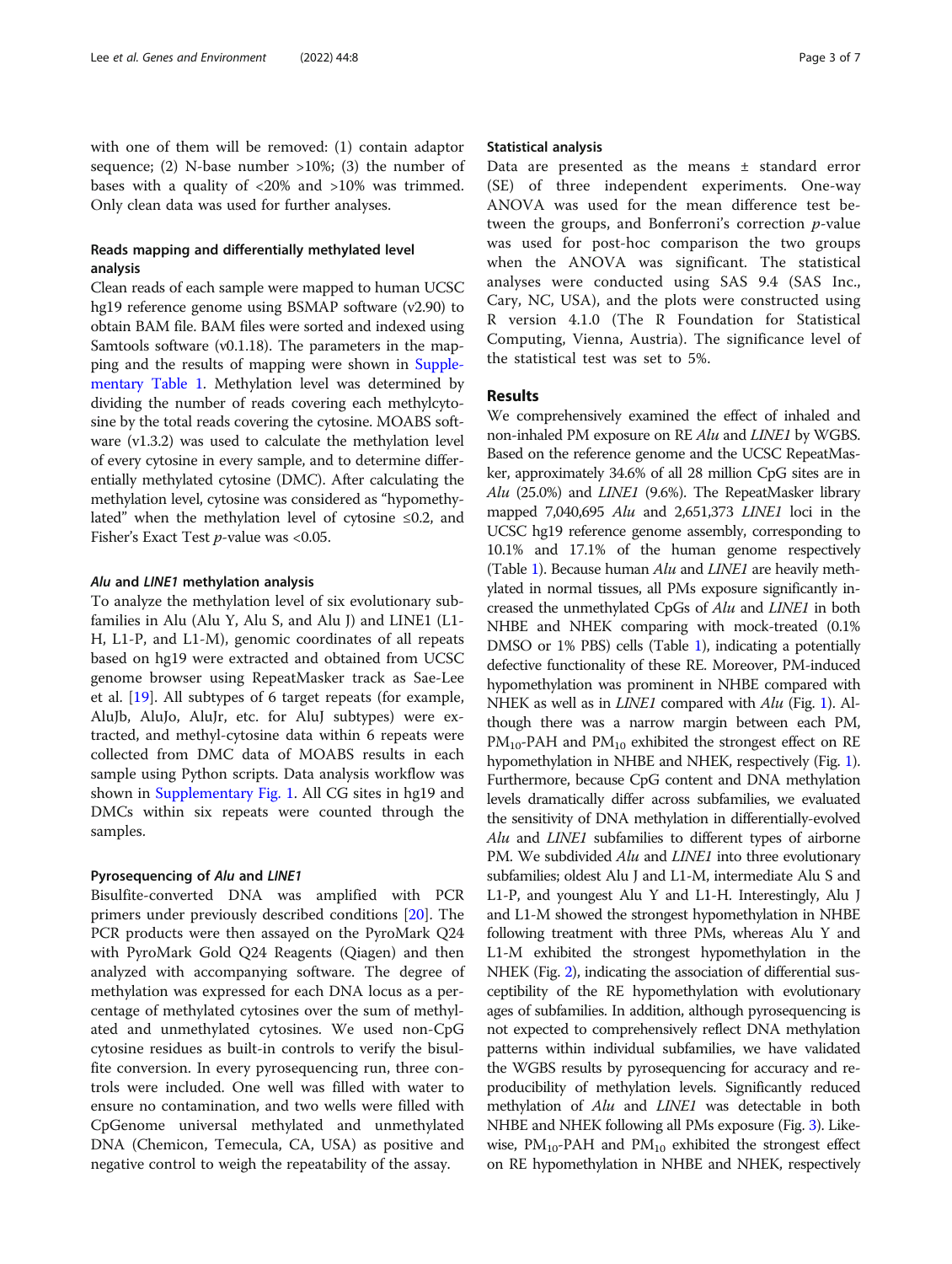<span id="page-3-0"></span>Table 1 PM-induced hypomethylation of Alu and LINE1 in NHBE and NHEK

|                                     | $L1-H$            |           |                | $L1-P$            |           |                | $L1-M$            |           |                | L1                |           |                |
|-------------------------------------|-------------------|-----------|----------------|-------------------|-----------|----------------|-------------------|-----------|----------------|-------------------|-----------|----------------|
|                                     | PM <sub>2.5</sub> | $PM_{10}$ | $PM_{10}$ -PAH | PM <sub>2.5</sub> | $PM_{10}$ | $PM_{10}$ -PAH | PM <sub>2.5</sub> | $PM_{10}$ | $PM_{10}$ -PAH | PM <sub>2.5</sub> | $PM_{10}$ | $PM_{10}$ -PAH |
| <b>Unmethylated CpGs</b><br>in NHBE | 604               | 622       | 702            | 29,409            | 30,050    | 34,696         | 40,765            | 42,033    | 49,037         | 70,778            | 72,706    | 84,603         |
| <b>Unmethylated CpGs</b><br>in NHEK | 591               | 619       | 592            | 20,902            | 22,228    | 20,774         | 24,707            | 26.474    | 27,270         | 46,201            | 49,322    | 48,637         |
| <b>Analyzed total CpGs</b>          | 43,045            |           |                | 1,282,366         |           |                | 1,325,962         |           |                | 2,651,373         |           |                |
|                                     | Alu Y             |           |                | Alu S             |           |                | Alu J             |           |                | Alu               |           |                |
|                                     | PM <sub>2.5</sub> | $PM_{10}$ | $PM_{10}$ -PAH | PM <sub>2.5</sub> | $PM_{10}$ | $PM_{10}$ -PAH | PM <sub>2.5</sub> | $PM_{10}$ | $PM_{10}$ -PAH | PM <sub>2.5</sub> | $PM_{10}$ | $PM_{10}$ -PAH |
| <b>Unmethylated CpGs</b><br>in NHBE | 28,627            | 26,533    | 28,674         | 92,202            | 85,521    | 99,032         | 17,746            | 17,666    | 19,296         | 138,575           | 129,719   | 144,627        |
| <b>Unmethylated CpGs</b><br>in NHEK | 17,907            | 28,937    | 19,691         | 40,236            | 52,578    | 43,912         | 6,361             | 7,565     | 7,964          | 64,503            | 88,747    | 71,567         |
| <b>Analyzed total CpGs</b>          | 1,784,717         |           |                | 4,454,205         |           |                | 801,773           |           |                | 7,040,695         |           |                |

(Fig. [3\)](#page-4-0), showing that a similar trend might be present between WGBS and pyrosequencing methods.

# **Discussion**

The first major finding of this study was that Alu and LINE1 methylation was significantly lower after PM exposures, providing for the first direct experimental evidence that PM exposure induces DNA hypomethylation in NHBE and NHEK. Recent in vitro experiments have shown that oxidative DNA damage by PM can interfere with the ability of DNA methyltransferase, resulting in

RE hypomethylation [\[21](#page-6-0)]. DNA methylation is a common feature of eukaryotic genomes and is a core epigenetic process that influences numerous biological processes, such as gene repression, control of cellular development and differentiation, RE silencing, and maintenance of genome stability [[22](#page-6-0)]. DNA methylation mainly changed at locus-specific and genome-wide levels. A number of methods are available for the analysis of global DNA methylation levels [\[23\]](#page-6-0). Recently, WGBS has revolutionized the way of interrogating the methylome to realize



CpGs with low methylation to analyzed total CpG sites and the means ± SE of three independent WGBS experiments are shown. The mean methylation ratios of PM-treated cells were compared to mock-treated cells using one-way ANOVA, and Bonferroni's correction p-value was used for post-hoc comparison between two groups where the ANOVA was significant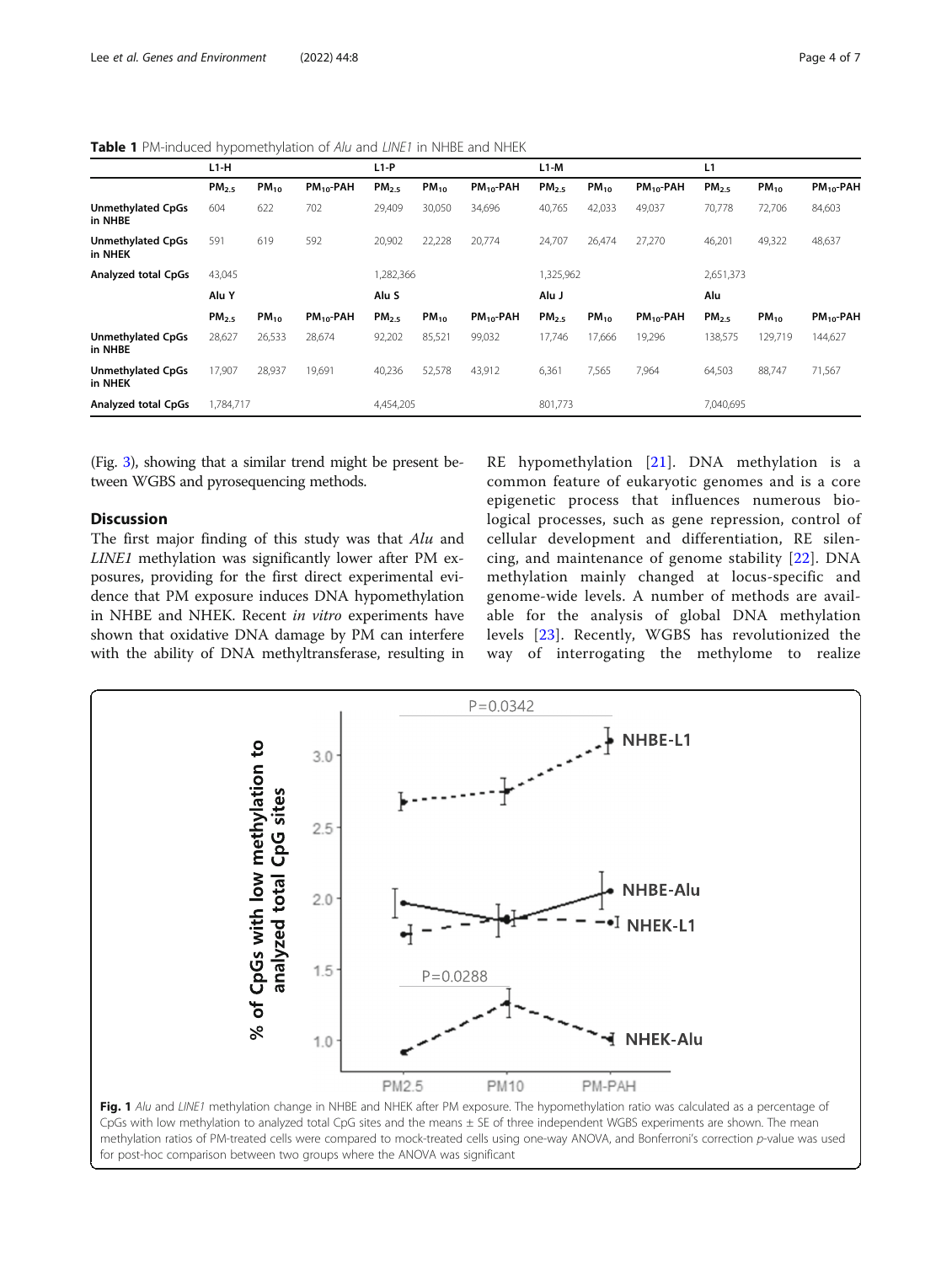<span id="page-4-0"></span>

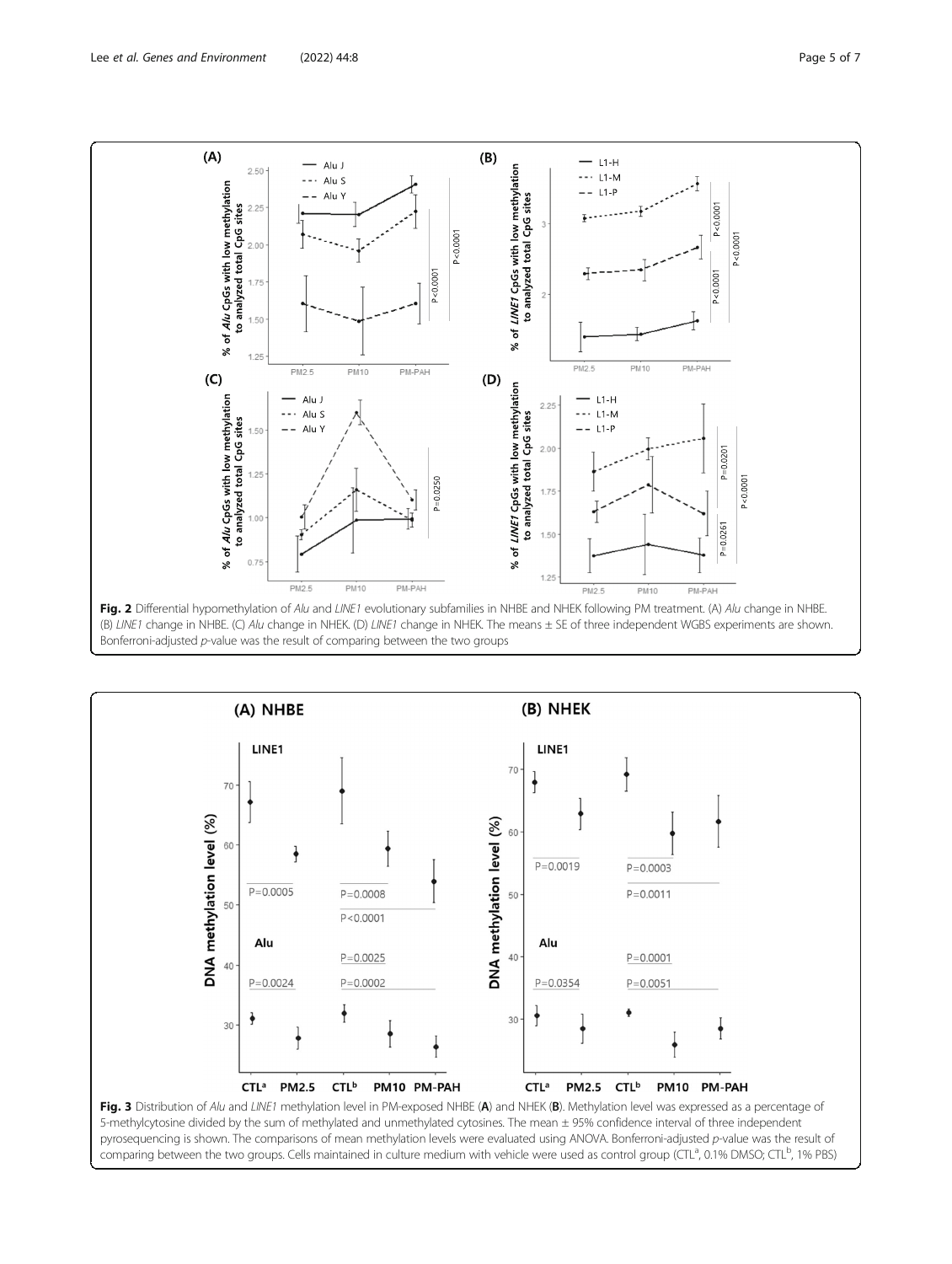<span id="page-5-0"></span>genome-wide methylation analysis at a single-base resolution [\[24\]](#page-6-0). The current study determined uniquely mappable WGBS data to be the most reproducible and accurate measurement of global DNA methylation levels by comparing with pyrosequencing assays of RE, providing WGBS as the gold standard method in methylomics for its unsurpassed resolution and coverage.

Alu is the largest family of short interspersed nuclear elements in the human genome and LINE1 is a predom-inant member of LINEs [[9\]](#page-6-0). The former is a nonautonomous, transposable element (TE) to be mobilized in trans by LINE1, but the latter is only autonomous TE. Moreover, they constitute the critical regulators of genetic information expression by providing regulatory sequences or introducing alternative start or stop codons into functional genes [\[25](#page-6-0)], providing to act as global modifiers of gene expression through changes in their own methylation state. Accordingly, growing evidence has shown that the altered methylation states of TEs might be associated with aging, autoimmune diseases, cardiovascular disease, or cancer development and progression [\[26\]](#page-6-0), suggesting that these changes are not the simple consequences of the disease, but may often drive the pathogenesis. Interestingly, Alu and LINE1 initiate the spread of CpG island (CGI) methylation and the CGI length is associates with their distribution [\[27\]](#page-6-0), indicating the potential centers for de novo methylation events. Unfortunately, current investigations have focused only on analyzing a single common sequence for Alu and LINE1 through pyrosequencing assays, which is easier to do than previous methods to quantify total genomic 5-methylcytosine [\[28](#page-6-0)]. Moreover, recent reports have shown that the methylation of a common sequence is not correlated with global methylation content in normal tissues and that CpG content is a primary determinant of changes over time in DNA methylation at individual CpG sites [[29,](#page-6-0) [30\]](#page-6-0).

The second novel finding of the current study was that the evolutionary age of RE subfamilies determined differential susceptibility of DNA hypomethylation to ambient PM. Sparse data are available on the effects of environmental exposures across different subfamilies of TEs. Based on the peak period of amplification and the level of nucleotide substitutions, Alu and LINE1 are subdivided into each subfamily with different evolutionary ages; young (Alu Y and L1-H), intermediate (Alu S and L1-P), and old (Alu J and L1-M) subfamilies  $[30, 31]$  $[30, 31]$  $[30, 31]$  $[30, 31]$ . Because of frequent deamination of methylated cytosines in CpG dinucleotides, older subfamilies remain less rich in CpG sites and show weaker or no transposon activity, whereas young subfamilies are richer in CpGs and still transcriptionally active in the human genome. Moreover, CpG content and DNA methylation levels vary

dramatically across subfamilies. Interestingly, Byun et al. [[32\]](#page-6-0) have demonstrated that the effect of  $PM_{10}$  exposure on DNA methylation depends on the subfamily evolutionary age, with a stronger negative effect on older LINE1 and younger Alu. Recently, older subfamilies of Alu and LINE1 elements (Alu J and L1-M) exhibit great hypomethylation in chronic lymphocytic leukemia [\[33](#page-6-0)]. Furthermore, the Alu Y sequence shows remarkable differences in DNA methylation state across colorectal cancer drug resistance [\[34\]](#page-6-0). Taken together, these results suggest that the evolutionary age of TE subfamilies might determine differential vulnerability of DNA methylation to environmental exposures.

# Conclusions

The present study showed PM-induced hypomethylation of Alu and LINE1 elements with differential susceptibility of the evolutionary subfamily, suggesting that RE hypomethylation might be a vital mechanism underlying the harmful effects of airborne PM and that monitoring of the methylation status for a specific subset of RE could serve as interface sensors between PM and DNA methylation. Furthermore, these results could provide a better understanding of the effects of PM exposure on RE subfamilies and the role of RE in response to environmental risk factors related to human health and disease. This study is the first to utilize the WGBS platform in the analysis of the subfamily-specific methylation of RE in PM-exposed human skin and lung tissues. However, further work to analyze locus-specific hypomethylation of Alu and LINE1 remains challenging.

#### **Abbreviations**

DMC: Differentially methylated cytosine; LINE1: Long interspersed nucleotide element 1; NHBE: Normal human bronchial epithelial cells; NHEK: Normal human epidermal keratinocytes; PAH: Polycyclic aromatic hydrocarbons; PM: Particulate matter; RE: Repetitive elements; TE: Transposable element; WGBS: Whole-genome bisulfite sequencing

## Supplementary information

The online version contains supplementary material available at [https://doi.](https://doi.org/10.1186/s41021-022-00235-4) [org/10.1186/s41021-022-00235-4.](https://doi.org/10.1186/s41021-022-00235-4)

Additional file 1: Supplementary Fig. 1. Graphical overview and representative of Alu and LINE1 data analysis. (A) Workflow chart. (B) Analysis of methylation index in every CG-cytosine using MOABS. (C) Extraction of repetitive elements including Alu and LINE1. (D) Six repeats (AluJ, AluS, AluY, LiH, L1M, and L1P) extraction using python script. (E) CGs extraction within 6 repeats.

Additional file 2: Supplementary Table 1. Overview of WGBS data analysis.

#### Acknowledgements

Authors thank Dr. Yong Chul Boo for his critical reading of this manuscript.

#### Authors' contributions

DSK designed the project and draft the manuscript. JYL performed the experiments and data analysis. WKL performed the statistical analysis. All authors approved final manuscript.